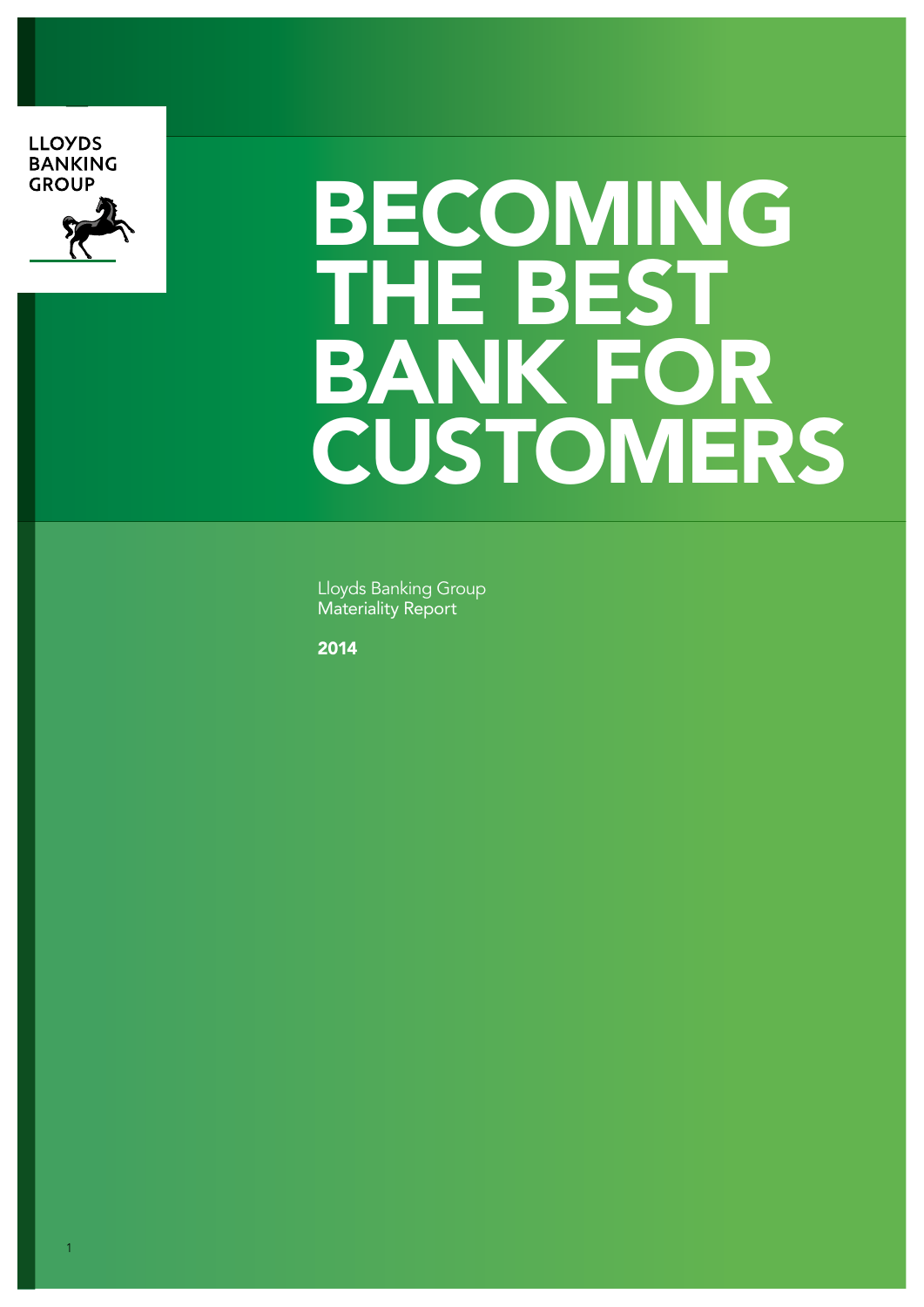### Why materiality is important

The nature of responsible business reporting has changed in line with an increased emphasis on the need for organisations to focus their responsible business reports on those issues that are 'material' to their business and their key stakeholders. Lloyds Banking Group is committed to best practice reporting and on a journey towards integrated reporting. In line with our commitment, we conduct regular materiality reviews.

This review is our third, following those completed in 2011 and 2013. The 2013 Materiality Report is available [online.](http://www.lloydsbankinggroup.com/RBDownloads)

Materiality is integral to best practice reporting and central to the universally accepted sustainability Global Reporting Initiative G4 reporting framework. Focusing on materiality enables the bank to have a greater understanding of what our stakeholders expect from us. It helps us to shape our reporting in a way that is more relevant and credible. This in turn, allows us to better inform markets and society on responsible business issues.

### About our 2014 materiality review

Our 2014 materiality review was conducted to inform the selection of content for our 2014 Responsible Business Review and the Responsible Business section of [our corporate](http://www.lloydsbankinggroup.com)  [website.](http://www.lloydsbankinggroup.com) Our Responsible Business Committee reviewed and approved the material issues identified during the review.

This review was designed to identify, assess and rank stakeholder opinion on the most material issues: those issues that we should report on for stakeholders and address in our operations. The importance of issues raised was assessed in terms of both stakeholder concern and risk to our business.

The review has enabled us to prioritise and direct our actions to areas that will produce the most significant positive impact for our Group and for wider society – supporting significant change, by avoiding a 'tick box' approach to sustainability. We hope this will make our reporting more relevant and credible, enabling us to provide more accurate and relevant information about sustainability and responsible business matters to markets and wider society.

Our 2014 report is the first year we have aligned our responsible business reporting with the new GRI G4 reporting guidelines and consequently we are in a period of transition. The scope of key issues assessed through our materiality process remained largely unchanged from previous reviews, although we improved the descriptions and explanations of some issues to improve clarity for stakeholders. The outcomes of the materiality review however, have changed from last year.

We also simplified and improved the clarity of our responsible business reporting for 2014 by prioritising the reporting of material issues. For example, our Responsible Business Review 2014 focuses on the four 'top tier' issues identified by stakeholders, while the Responsible Business section of our [website](http://www.lloydsbankinggroup.com/RB) covers a broader range of 'mid tier' issues and standard business practices relevant to responsible business, under five pillars: Customers, Colleagues, Community, Stakeholders and Environment.

Our Responsible Business Review 2014 provides a list of material issues (pages 26 and 27) to help readers understand our materiality process. A full GRI G4 Content Index, that enables users to access information on the basis of both materiality issues categories – 'top tier' and 'mid tier' issues, is available online. Information about 'other issues' that were not selected as either top or mid tier material issues, but were listed in the questionnaires for participants to rank and are considered important to our business, can also be found [online.](http://www.lloydsbankinggroup.com/RBDownloads)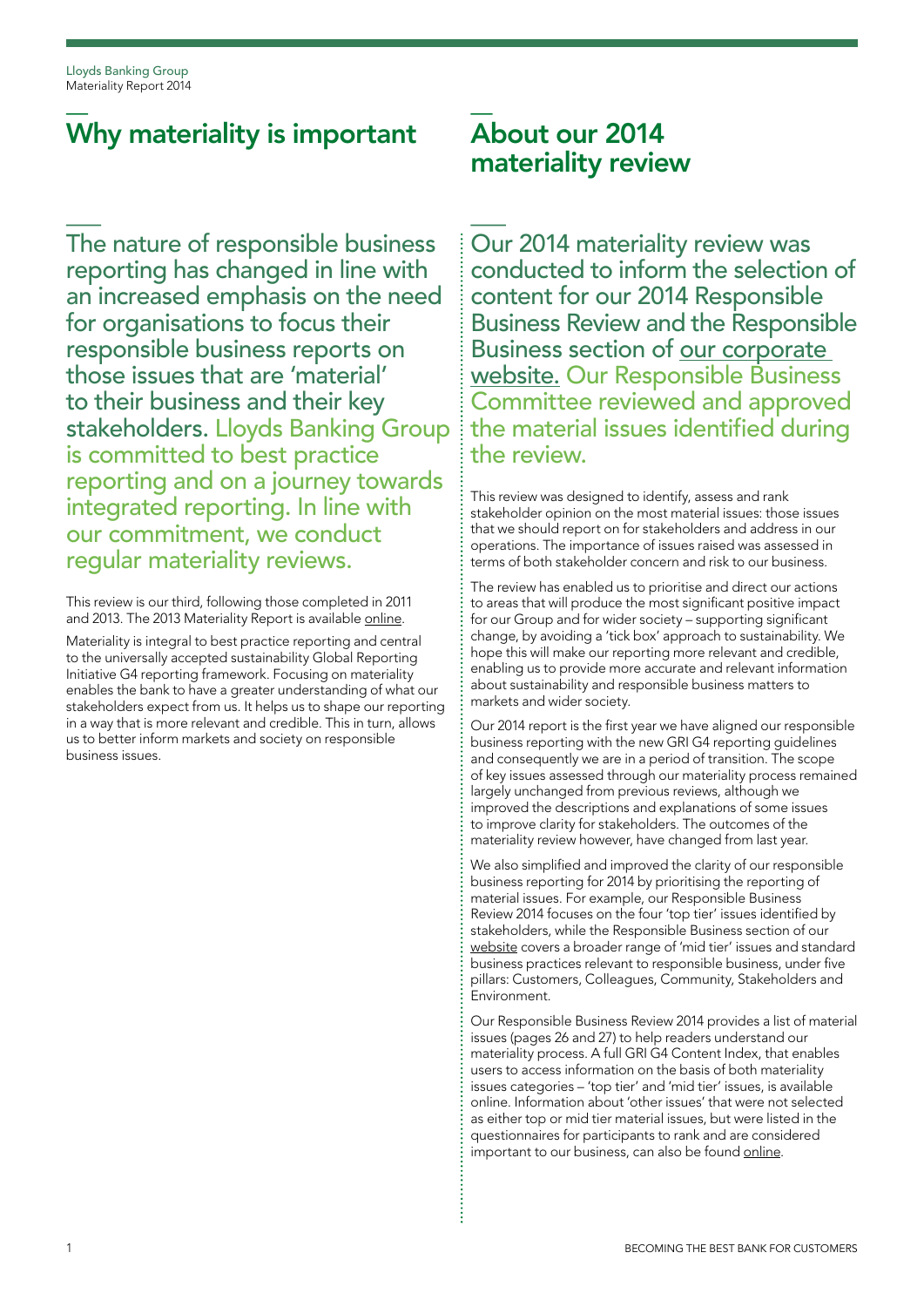### The process

The materiality review 2014 was the primary source used to support our responsible business reporting, but we also took into account information gained from ongoing stakeholder engagement throughout the reporting year.

#### How we selected the issues covered

As part of the 2014 materiality review we asked stakeholders to share their views on a pre-determined set of issues. This set has evolved over several years. It takes into account previous stakeholder engagement and current internal opinion. To ensure participating stakeholders were not limited by the set of issues provided, we also invited them to share any other issues that concerned them.

#### The stakeholders who participated

To ensure we canvassed a broad range of opinion we included the following stakeholders in the 2014 materiality review:

- Þ. *The Lloyds Banking Group Responsible Business Committee – chaired by an independent director, Sara Weller, and comprising senior leaders from across the Group, including members of the Group Executive Committee.*
- *An independent Stakeholder Panel acting independently of Lloyds Banking Group and comprising members with broad experience to reflect stakeholder interests, including corporate responsibility, sustainability, academia, NGOs and supplier and investor businesses. The Panel was selected by the Virtuous Circle Ltd.*
- Lloyds Banking Group employees, including graduate trainees – participants were sourced via our Employee panel and Graduate programme.

- *Investors*
- *Sustainability commentators and experts*

- *Suppliers and customer bodies*
- *Trade Unions*

Due to time and resource restrictions we did not directly invite customers to participate directly in the review. However, when deciding on material issues, we referred to an independent wide ranging customer survey on trust, which canvassed almost 5,000 customer opinions.

We conducted the review in three steps, utilising questionnaires, telephone and face to face interviews. The review was conducted by Lloyds Banking Group colleagues, The Virtuous Circle (a specialist management consultancy that undertakes stakeholder engagement activities) and MerchantCantos (an integrated communications agency who created our corporate reporting suite).

All questionnaires used in the review invited participating stakeholders to 'rate' the importance of issues using a five-point scale ranging from Very Low to Very High.

The three steps of the review were:

#### Step 1 – Initial questionnaire and interviews

covering the Independent Stakeholder Panel, Group employees, trade unions, investors and opinion formers. Conducted by The Virtuous Circle.

A structured questionnaire was sent to all 16 participants in advance. Participants were also sent the 2013 Responsible Business Report ahead of interviews which lasted approximately 60 minutes. The views of three main Trade Unions and 11 colleagues were also gathered during focus group discussions. See the questionnaire used in full in Appendix 1.

#### Step 2 – Second questionnaire

completed by members of the Responsible Business Committee and approximately 45 Group employees, including graduate trainees. See the questionnaire in full in Appendix 2.

#### Step 3 – Independent analysis and ranking of stakeholder responses

Independent analysis and ranking of stakeholder responses – completed by MerchantCantos

Because of variations in content between the two questionnaires used as well as the questions asked in interviews, MerchantCantos was unable to make 'like for like' comparisons of results. Instead, they weighted and mapped responses in line with the opinion of all stakeholders consulted, in order to prioritise the most material issues.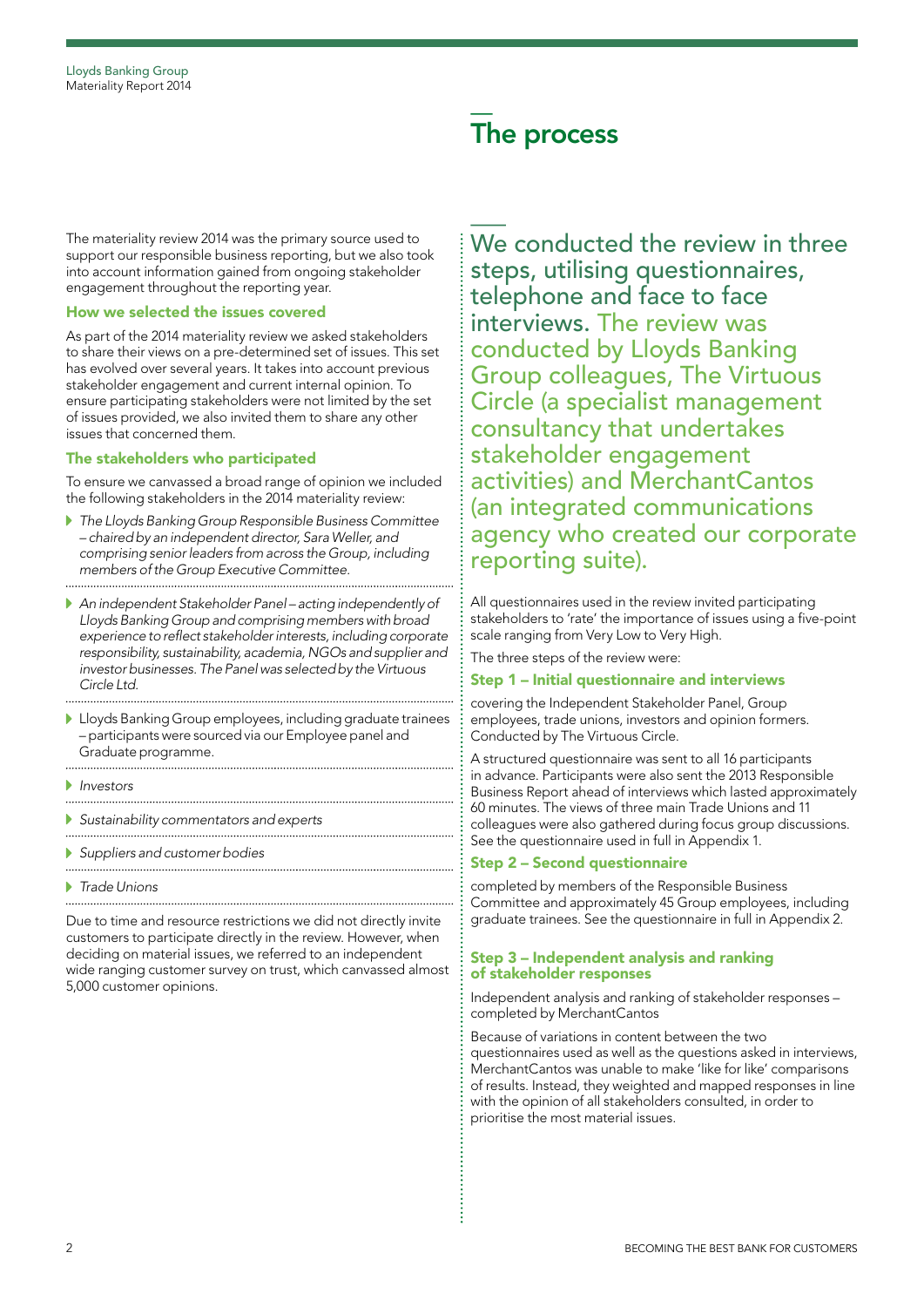# **Findings**

#### Step 1 findings

The Independent Stakeholder Panel identified six issues as being the most material to the stakeholder interests they represent:

- 1. Customer satisfaction (and legacy\*– interlinked)
- 2. Colleagues' desired behaviours
- 3. Having an Responsible Business culture and set of values
- 4. Being trusted
- 5. Being seen to be transparent in its actions
- 6. Paying the correct levels of tax

\*Legacy – relating to past mistakes and customer mistrust in the finance sector

Group employees, trade unions, investors and sustainability experts identified the following nine issues as being most material to them:

- 1. Having an Responsible Business culture and set of values
- 2. Being seen to be transparent in its actions
- and accountability<br>3. Governance and accountability
- 4. Protecting customer data
- 5. Enabling financial accessibility and inclusion
- 6. Managing customer complaints
- 7. Supplier sustainability practices
- 8. Supporting the transition to a low carbon economy
- 9. Having a business model linked to responsible business

#### Step 2 findings

İ

The Responsible Business Committee and Group employees including graduate trainees, identified the following seven issues as being the most material to them:

- 1. Treating customers fairly: ensuring a positive customer experience, dealing with complaints and addressing past issues of miss-selling
- 2. Honesty and transparency on high profile issues such as addressing mistakes from the past and tax contributions
- 3. Responsible lending to homebuyers: supporting first time buyers and second steppers
- 4. Embedding a Responsible Business culture and set of values
- 5. Regulator relations: working with regulators to support out sector
- 6. Responsible lending: providing the right products and rates to all customers
- 7. Engaging colleagues and responding to feedback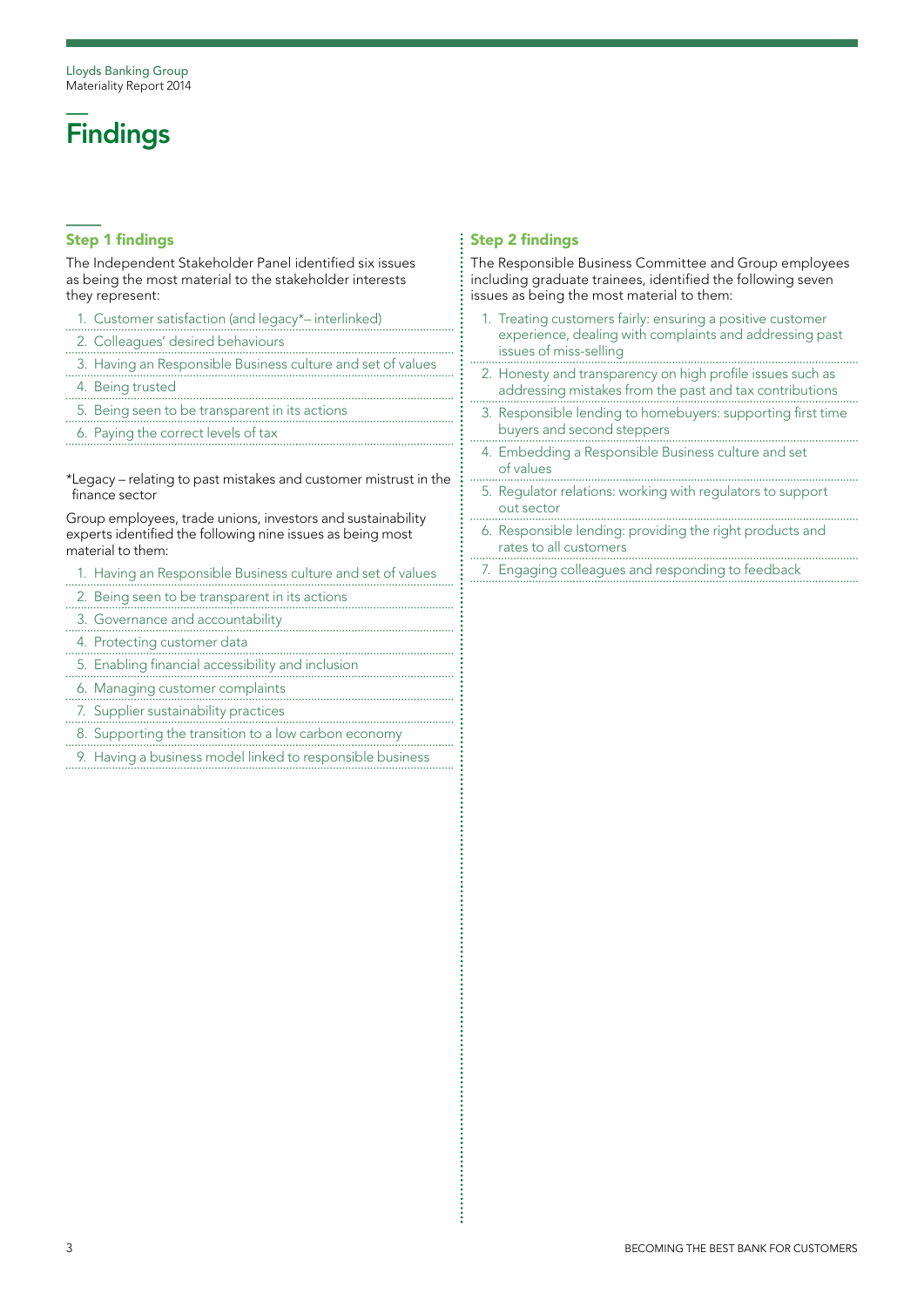## The results

Having analysed the findings (using the methodology summarised above) MerchantCantos categorised stakeholder feedback in two categories: top tier material issues and mid tier issues.

#### 'Top tier' material issues:

Four top tier issues were identified and prioritised for discussion in our 2014 Responsible Business Review. A range of other sub-issues and activities related to these four top tier issues were also included in the Responsible Business Review to provide context and support understanding. These four top tier issues were mapped to GRI G4 indicators.

#### The four top tier issues:

Six issues were originally identified as most material. However, as several were very similar, during Responsible Business Committee discussions these were condensed into the four issues opposite.

#### Treating customers fairly

If we want to rebuild customers' trust in our bank, then we must treat them fairly, putting their wellbeing at the heart of every decision we make and every action we take.



#### Being honest and transparent

 We must do the right thing for customers when it comes to dealing with, and learning from, the mistakes of the past.



#### Responsible lending to all customers

 We must focus on lending responsibly to all customers, including home buyers and businesses.



#### Building a more responsible culture

 We are continuing to change our culture to make sure that all colleagues are empowered, inspired and incentivised to the do the right thing for customers.

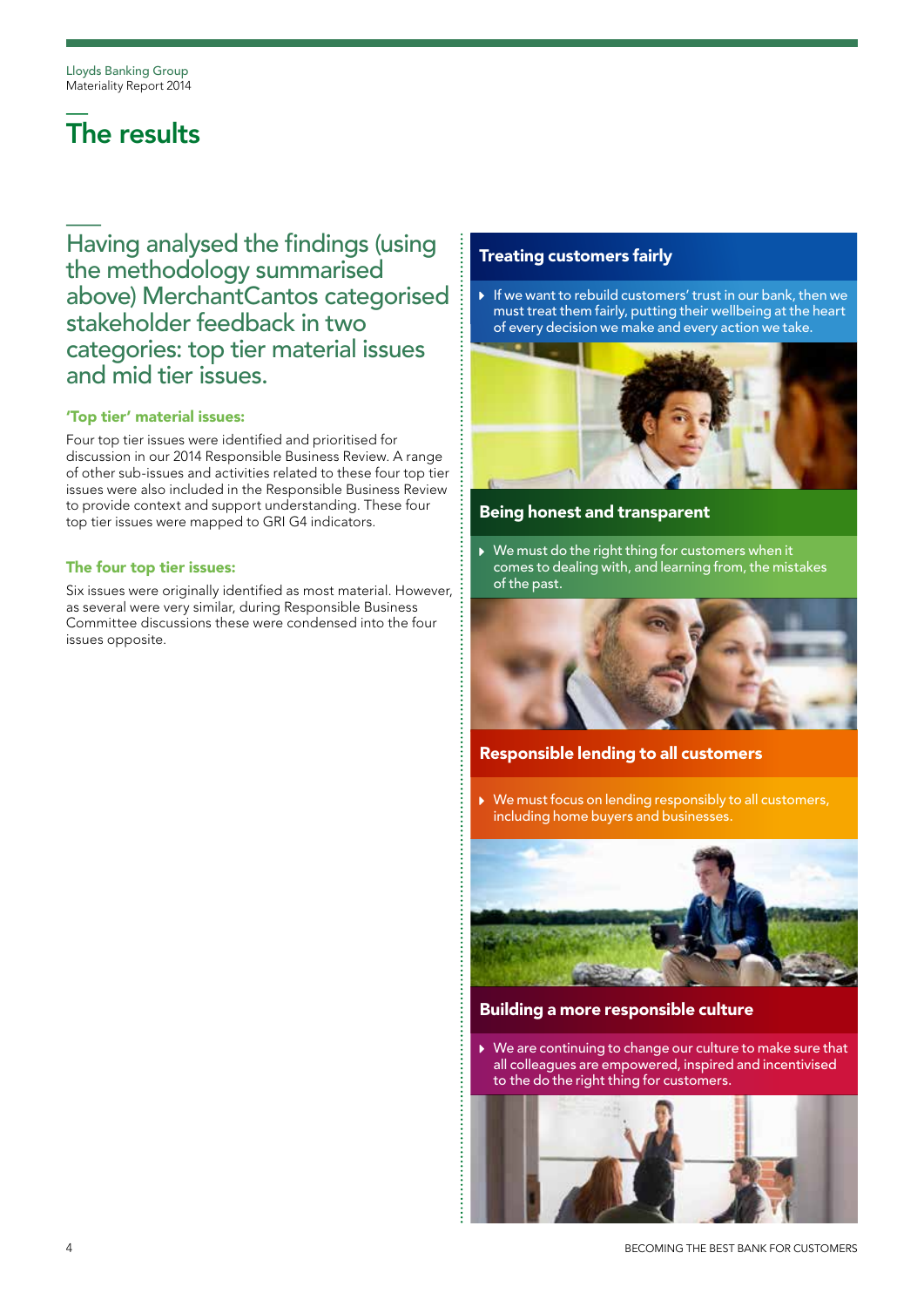### Conclusion and next steps

#### 'Mid tier' issues:

A number of issues were prioritised as being 'mid tier – of importance to stakeholders, although not top priorities. We report about our performance in relation to these issues in the Responsible Business section of our [website.](http://www.lloydsbankinggroup.com/RB) These issues were mapped to GRI G4 indicators and reported on in line with GRI where possible.

#### Other material issues

#### **CUSTOMERS**

- Financial inclusion
- **Financial accessibility**
- 
- ▶ Serving the needs of SMEs and entrepreneurs

#### **COMMUNITIES**

- Colleague engagement with communities
- 
- Community investment
- 
- Job creation and employability

#### ENVIRONMENT

- ▶ Investor relations
- ▶ Supporting the transition to a low-carbon economy
- Environmental management in our products and services and lending decisions

#### **COLLEAGUES**

- Engaging colleagues and listening to feedback
- Diversity and Inclusion
- 
- Attracting and retainizng talent

#### **STAKEHOLDERS**

**> Supplier relations, payment terms** and fairness

### The 2014 materiality review provided what we believe to be an accurate assessment of stakeholder opinion during the reporting year.

We have used its findings to rank material issues as top tier or mid tier and developed a reporting structure that makes it easy for stakeholders to access the issues that are of interest to them, with top tier issues covered in our 2014 Responsible Business Review and mid tier issues included in the Responsible Business section of our [website.](http://www.lloydsbankinggroup.com/RB)

We are in agreement with MerchantCantos that we can refine the materiality review process in future years, focusing in particular on two improvements: widening the range of scale of the stakeholder 'samples' we engage with to make it more representative; and creating a single stakeholder questionnaire for use when asking stakeholders to rank material issues. This second improvement will enable as to make like for like comparisons across all stakeholder responses and to use a more accurate plotting process.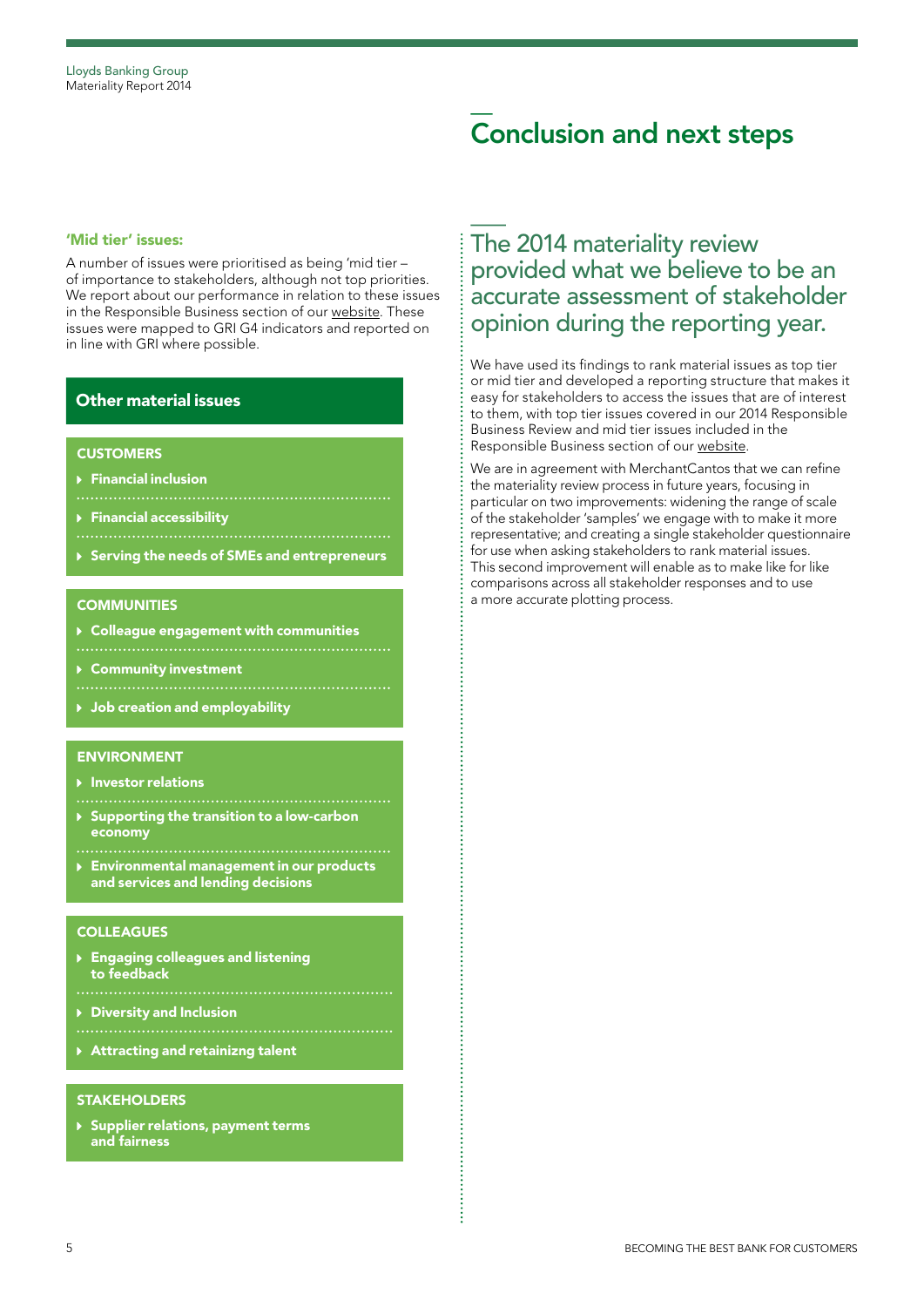### Appendix 1 First survey Questionnaire

The set of key issues used in internal and external stakeholder questionnaires sent to the Independent Stakeholder Panel, Group employees, trade unions, investors and opinion formers.

#### Materiality Survey – panel 2014

|  |  |  |  | <b>Definition of ratings &amp; instructions</b> |
|--|--|--|--|-------------------------------------------------|
|--|--|--|--|-------------------------------------------------|

| This issue is incredibly important to me and I want to rate it as Very High as I would expect to see<br>extensive coverage in the report. ONLY SELECT UP TO 3 ISSUES WITH THIS RATING PER PILLAR<br>I.E. UP TO 3 CUSTOMER ISSUES, UP TO 3 COLLEAGUE ISSUES ETC |
|----------------------------------------------------------------------------------------------------------------------------------------------------------------------------------------------------------------------------------------------------------------|
| This issue is of high importance to me and I would expect to see a significant section about this<br>within the report                                                                                                                                         |
| This issue is of medium importance to me and I would expect to see some coverage of this issue<br>in the report                                                                                                                                                |
| This issue is of low importance to me and I would expect to see limited coverage of this issue in<br>the report                                                                                                                                                |
| This issue is of no importance to me and I do not believe it should be addressed in the report                                                                                                                                                                 |
| Optional sections – each Pillar has a free text box – please add any additional issues that you feel<br>should be reported on - and include your rating                                                                                                        |
|                                                                                                                                                                                                                                                                |

### Responsible

| business pillar      | <b>Issue</b>                                                              |
|----------------------|---------------------------------------------------------------------------|
| Customer 1           | Supporting customers in financial difficulty/financial inclusion          |
| Customer 2           | Financial crime and anti-money laundering (incl. cybercrime)              |
| Customer 3           | <b>Business lending</b>                                                   |
| Customer 4           | Business banking - especially SMEs                                        |
| Customer 5           | Serving the needs of SMEs and entrepreneurs                               |
| Customer 6           | Customer satisfaction (and legacy - interlinked)                          |
| Customer 7           | The financial security of customers/mortgage lenders over the longer term |
| Customer 8           | Protecting customer data                                                  |
| Customer - Optional  |                                                                           |
| Colleague 1          | Employee remuneration (incl exec, equal pay and employment rights)        |
| Colleague 2          | Learning and development                                                  |
| Colleague 3          | Health & Safety                                                           |
| Colleague 3          | Wellbeing (Employee Care)                                                 |
| Colleague 5          | Colleagues' desired behaviours                                            |
| Colleague 6          | Engaging colleagues                                                       |
| Colleague - Optional |                                                                           |
| Community 1          | Community Investment total (f)                                            |
| Community 2          | Financial capability (education)                                          |
| Community 3          | Social Enterprise                                                         |
| Community 4          | Colleague engagement with communities (incl volunteering, mentoring etc)  |
| Community 5          | <b>Bank branch closures</b>                                               |
| Community 6          | High street regeneration                                                  |
| Community 7          | Job creation (employability, supporting young people)                     |
| Community - Optional |                                                                           |
|                      |                                                                           |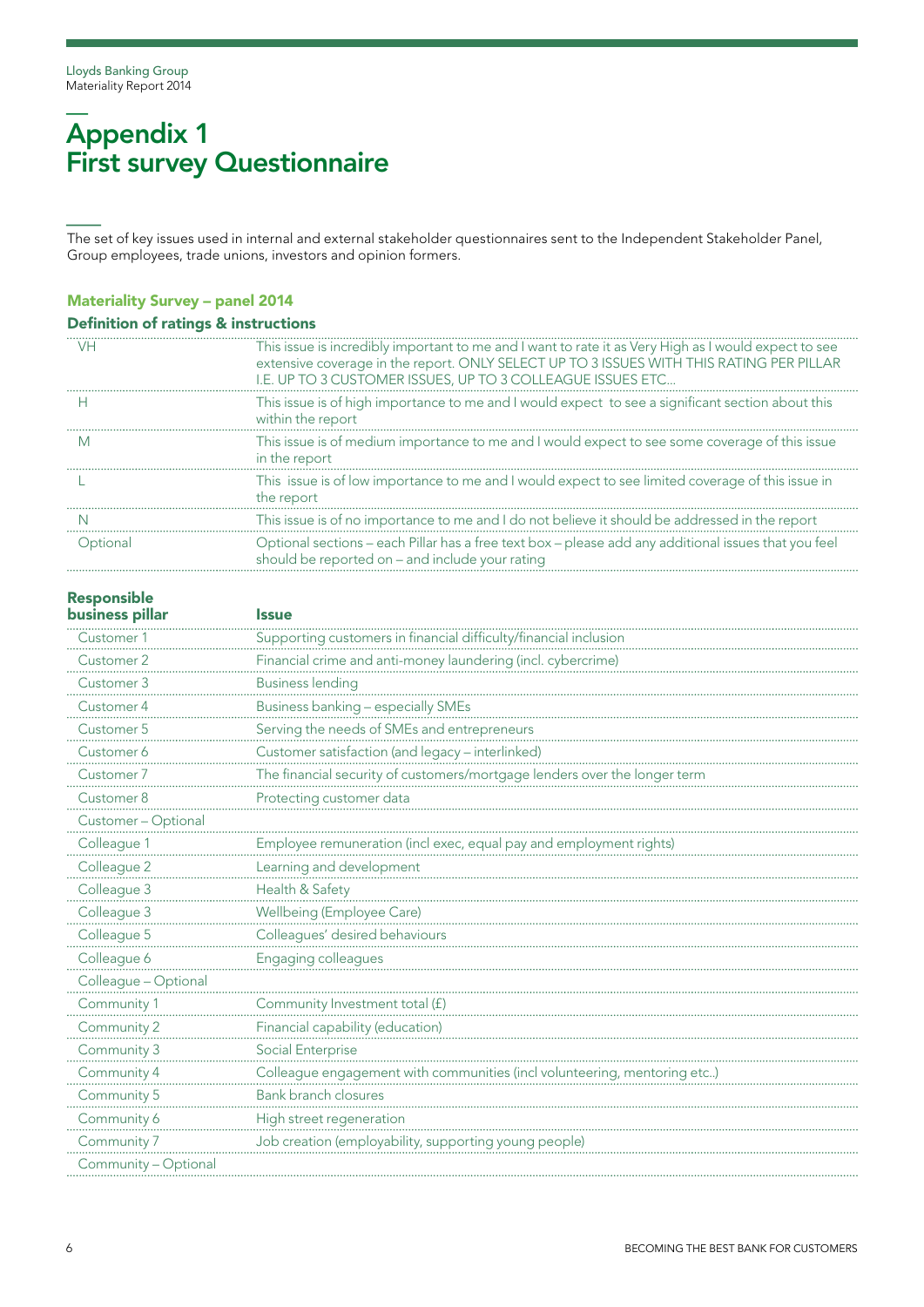### Appendix 1 First survey Questionnaire **Continued**

| Environment 1                                           | Environment indicators (all of them listed, including supply chain management)                  |
|---------------------------------------------------------|-------------------------------------------------------------------------------------------------|
| Environment 2                                           | Environment (having a strategy or an environmental action plan)                                 |
| Environment 3                                           | Low carbon economy (including homeowners)                                                       |
| <b>Responsible</b>                                      |                                                                                                 |
| <b>business pillar</b>                                  | <b>Issue Your rating</b>                                                                        |
| Environment 4                                           | Colleague engagement on Environmental Action Plan                                               |
| Environment 5                                           | Equator Principles - a framework for assessing environmental and social risk in project finance |
| Environment - Optional                                  |                                                                                                 |
| Stakeholders - Suppliers 1                              | Inclusiveness with suppliers (e.g. included in the culture survey)                              |
| Stakeholders - Suppliers 2                              | Diversity of suppliers (local, social enterprises etc)                                          |
| Stakeholders - Suppliers 3                              | Suppliers sustainability practices and policies                                                 |
| Stakeholders - Suppliers 4                              | Relationship with suppliers (how they are considered and how the bank engages with them)        |
| Stakeholders - Suppliers 5                              | Supplier payment (how many fall outside, because of issues such as "incorrect" invoices")       |
| Stakeholders - Gov Relations                            | Government (incl engagement, political donations etc)                                           |
| Stakeholders - Media                                    | Dealing with the Media                                                                          |
| Stakeholders - Regulatory 1 Dealing with the regulators |                                                                                                 |
| Stakeholders - Optional                                 |                                                                                                 |
| Governance 1                                            | Fairness (how they treat suppliers, etc.)                                                       |
| Governance 2                                            | Being trusted                                                                                   |
| Governance 3                                            | HBP plan - how well does it link to the economic needs of the country                           |
| Governance 4                                            | Aligning HBP plan, Pillars, RB - having an RB strategy                                          |
| Governance 5                                            | Having Codes of Responsibility                                                                  |
| Governance 6                                            | Being seen to be transparent in its actions                                                     |
| Governance 7                                            | Having Environmental, Social and Ethical Policies)                                              |
| Governance 8                                            | Communicating RB content effectively through its website                                        |
| Governance 9                                            | Having an RB culture and set of values                                                          |
| Governance 10                                           | Paying the correct levels of tax                                                                |
| Governance 11                                           | How impacts are achieved                                                                        |
| Governance - Optional                                   |                                                                                                 |
|                                                         |                                                                                                 |